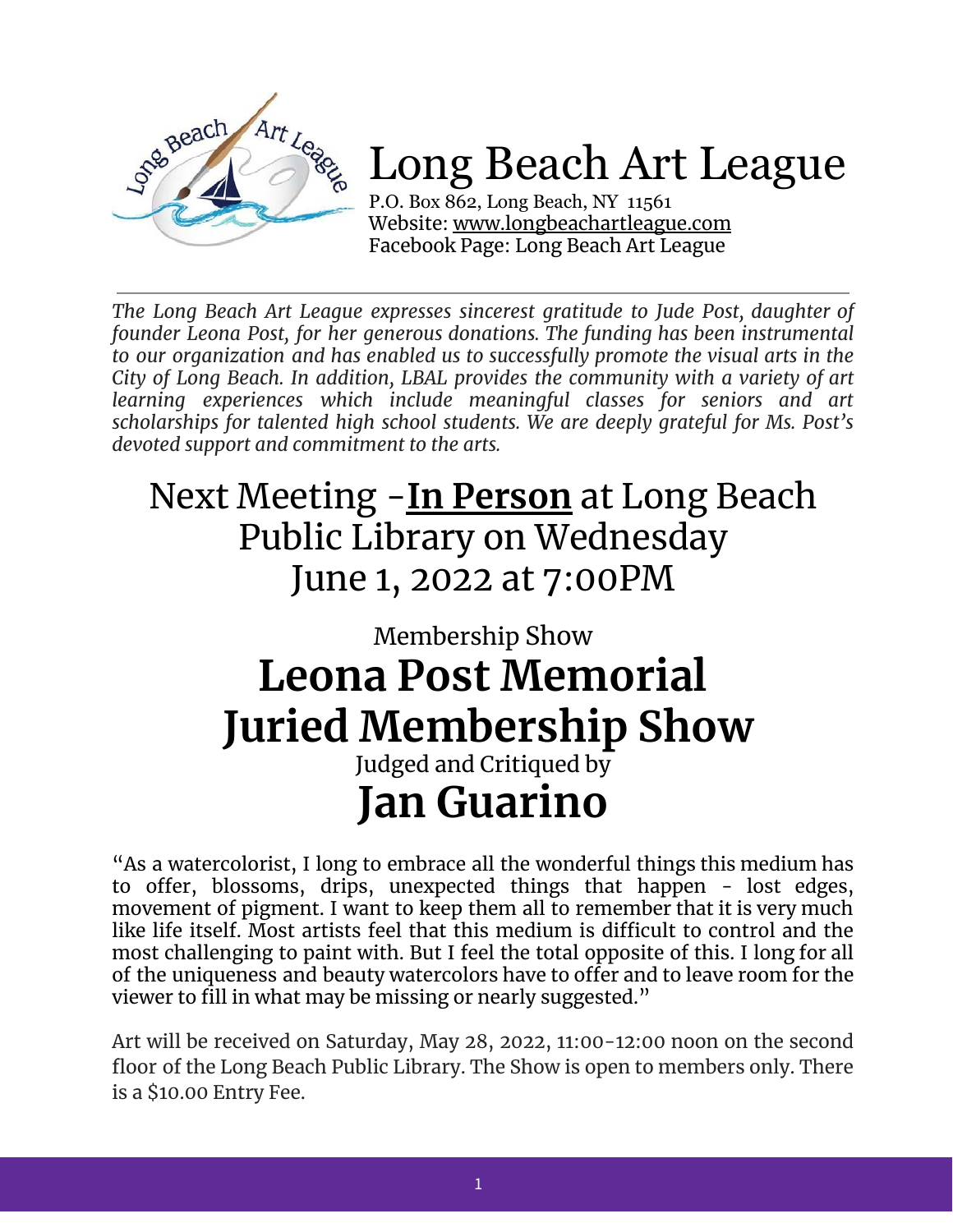Send a high resolution image of your art along with the title, medium, and size to Denise Bory: [sundaze517@aol.com](mailto:sundaze517@aol.com) by May 20.

Pick up of "Words and Pictures" and Receiving of The "Leona Post Membership Show" is on **Saturday, May 28**, 11:00-12noon. at the library. Please make sure your artwork is properly framed and securely wired.

When you enter the show, you are agreeing to the date and time of delivery and pick up. You cannot pick up your work early or exchange artwork because it destroys the look of the show. In addition, we are not able to store any painting that is not picked up, so you must make arrangements if you cannot make it at that time. You are leaving your art at your own risk. We are not responsible for any loss or damage that may occur. **If you have questions, please refer to the exhibition guidelines posted on our website.**

**Art in the Plaza**: Once again, we have the opportunity to show and sell our artwork, every Saturday throughout the summer from May 28 to October 29, at Kennedy Plaza. Members are entitled to use our canopy for the day to display their art at no cost and no sales commission owed. Look for a flyer in your email box with more information. Sign up for a date by contacting Dina Fine at  $dinafine125@gmail.com$ . We are also planning art events that adults as well as children can enjoy. If anyone has an idea and would like to help make this happen, please contact Dina Fine or Kathryn Ramsey at **bluenyrose@aol.com**.

#### **ON THE BOARD**

As we near the summer break, let us take the opportunity to express our deep appreciation to the LBAL Board of Directors and volunteers for a successful year despite the difficulties presented by the pandemic. This large group of generous and productive individuals provided numerous creative exhibition and learning opportunities for visual artists and the public. The names of our many Board



members are on the Membership page of the LBAL website at www.longbeachartleague.com. Below is an introduction to our President and Vice President. Other Board members will be featured in future issues of our newsletter.

#### *President Kathryn Ramsey*

Kathryn Ramsey, who joined the L*ong Beach Art League* in 2015, has graciously and devotedly served as President for 3 years and was a past Vice President and Newsletter Editor.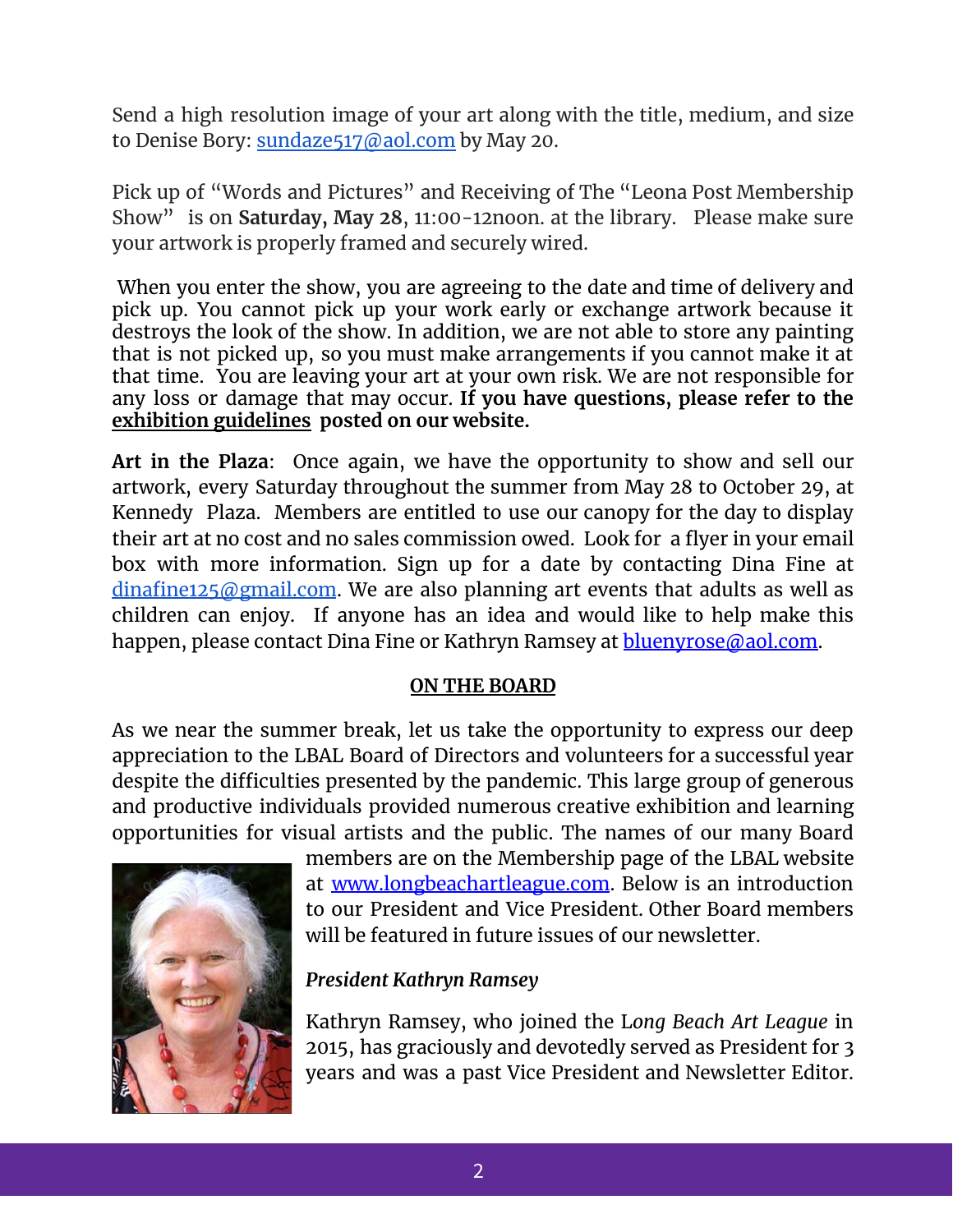Her optimism, hard work and steady leadership have kept our organization functioning and flourishing during the trying times of a pandemic. Seven years ago, the City Manager appointed Kathryn to the Long Beach Council for the Arts (LBNY-Arts) to assist in its mission to enhance the cultural environment and encourage artistic awareness. For her valued contributions to the art community, Kathryn received an Achievement Award at the 2017 *Women in the Arts* event sponsored by *Artists in Partnership*.

Kathryn had a very successful 25-year career in the educational management industry. However, her passion has always been the arts - collage, photography and jewelry. In retirement she has enjoyed sharing her creativity and expertise with seniors in art programs at the Magnolia Senior Center in Long Beach. With daughter Karen Chandross, Kathryn has opened Etsy shop *KtoKDesigns* at www.etsy.com/shop/KtoKDesigns. On sale are beaded pouches, jewelry and gifts that are beautifully handcrafted with new and vintage beads. For information about the *Long Beach Art League* or *KtoKDesigns*, email Kathryn at



bluenyrose@aol.com.

#### *Vice President Jaclyn Feldman*

Jaclyn Feldman, a retired self-employed business woman, educator and reading specialist, is Vice President of the *Long Beach Art League*. She is also Chairperson of Membership and Good and Welfare. Because of her dynamic personality and vast experience as a volunteer, she has been a great resource for our organization. Jaclyn is a strong advocate of all the major forms of art and encourages others to support the arts by attending

exhibits, going to the theater, reading books, donating funds, etc. Jaclyn, an award-winning artist, is involved with numerous groups such as Artists In Partnership, West End Arts, TriCounty Artists of Long Island, Village Art Club of Rockville Centre, National Art League, Art League of Long Island and the Huntington Arts Council.

In an effort to give back to the community for all of life's blessings, Jaclyn donates her time to many organizations. For example, she has scheduled lectures for the Molloy College Lifelong Learning Mill II program and is Vice President of Education for the National Council of Jewish Women (NCJW). She holds two Board positions at Temple Emanu-El, Corresponding Secretary and Sisterhood Good and Welfare. Remarkably she also finds the time to volunteer for charities such as the Long Beach Soup Kitchen and NCJW thrift shop. In 2019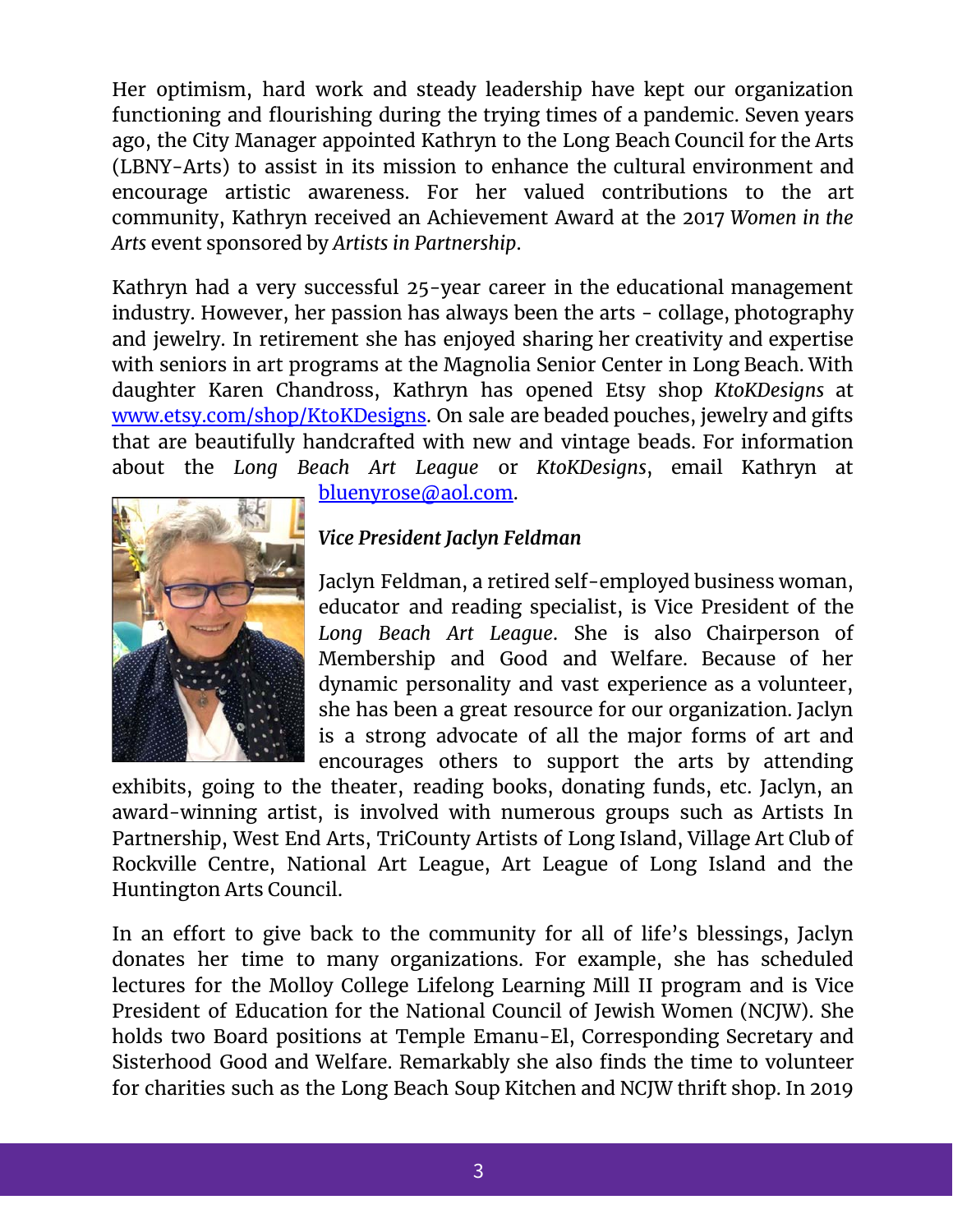Jaclyn was deservedly awarded the Lifetime Achievement Award at the *Women in the Arts* event sponsored by *Artists in Partnership*. For information about *Long Beach Art League* membership and/or good and welfare, email Jaclyn at jaclynfeldman@me.com.

#### **GET ON THE BOARD**

You are invited to join the LBAL Board of Directors, a group of delightful people who are committed to promoting the visual arts in our City of Long Beach. We are looking for responsible and organized candidates who enjoy working with a team and are willing to donate several hours monthly. The open positions and duties are listed below.

- *Vice President* The candidate will be working closely with the President on administrative matters and assist in overseeing the monthly activities of the organization.
- *Programmer* The candidate will be responsible for scheduling programs, demonstrations, lectures, etc. several months during the year.

No experience is necessary for either position but the willingness to learn is required. Please consider volunteering your expertise to the members of our Board of Directors who will be very supportive. Contact Kathryn Ramsey at bluenyrose@aol.com if you are considering one of the positions.

#### **NEW MEMBER**

#### *Alice Somma*



The *Long Beach Art League* heartily welcomes new member Alice Somma, a talented photographer, retired NYC Department of Education social worker and charming individual. For five years she has resided in Barnum Island in Island Park. Originally from Brooklyn, New York, Alice truly appreciates the wonderful photo opportunities available in her current picturesque community which include the boardwalk, beach, wildlife nature preserve and Nickerson Beach.

Alice always had an interest in photography and capturing special moments. The start of her passionate hobby began when a colleague became a mentor who lent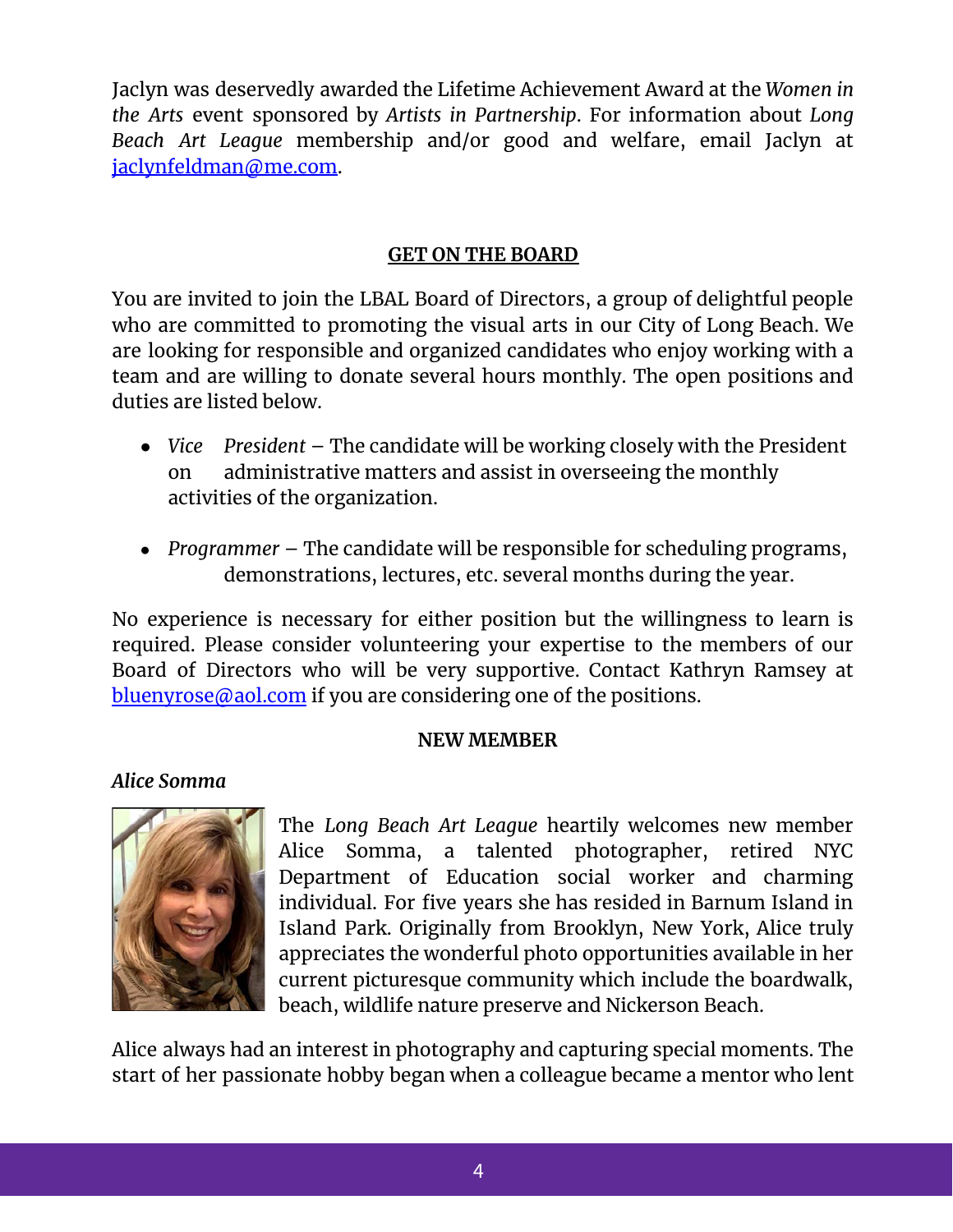her an old Pentax camera and taught her how to develop photos. The first memory of watching her images come to life in the darkroom thrilled her! After retirement, photography became a serious avocation so she joined the Park West Camera Club, one of the oldest and most active camera clubs in New York City. The weekly meetings, group trips and monthly newsletter have been a great source of knowledge, inspiration, growth, meaningful friendships and encouragement. She further improved her skills by taking photography courses at Long Island University and B&H Photo as well participated in travel workshops to Vermont, Quebec, Adirondacks, the Palouse in Washington State, Death Valley in California and more.

Over the years, Alice's camera became her constant companion. Her photographic adventure began when a real estate agent's assignment gave her a chance to capture the old world charm of the spectacular interiors of historic homes in Fort Greene, Brooklyn. She has lovingly documented the lives of her four grandchildren, photographed the beautiful places she has visited (local, abroad and while fly fishing) and on occasion, worked as a photographer at weddings. Although Alice had always enjoyed street and lifestyle photography, she has broaden her interests to include nature, landscapes and events such as the Polar Bear Splash. Alice's photos have been chosen two consecutive years for juried exhibitions at the Freeport Memorial Library, sponsored by the Long Island Arts Council. Afterwards she was asked to do a solo show, *Through Alice's Looking Glass*, of thirty-five of her favorite photographs.

Alice, a perceptive student of life, has put her heart and soul into her photography with amazing accomplishments. You can view her stunning images on *Instagram*.



#### **WHAT'S HAPPENING**

The *Art and the Sea* event on May 1<sup>st</sup>, the Allegria Hotel's first art exhibition, was a huge success. Close to 40 visual artists participated in this exciting and uplifting art show which was organized with the cooperation of the *Long Beach Art League*, *West End Arts* and *Artists In Partnership*. LBAL's Lisa Cangemi (in photo) helped curate the show and reported that an estimated 1,800 guests attended the event. Our Art League was very well represented with

impressive artwork by members such as Thomas Baker, Lisa Cangemi, Jaclyn Feldman, John Howard, Stefani Jarrett, Adriena Masi, Aija Meister, Alice Somma, Richard Verity and Stephen Wyler. Grand exhibitions such as this one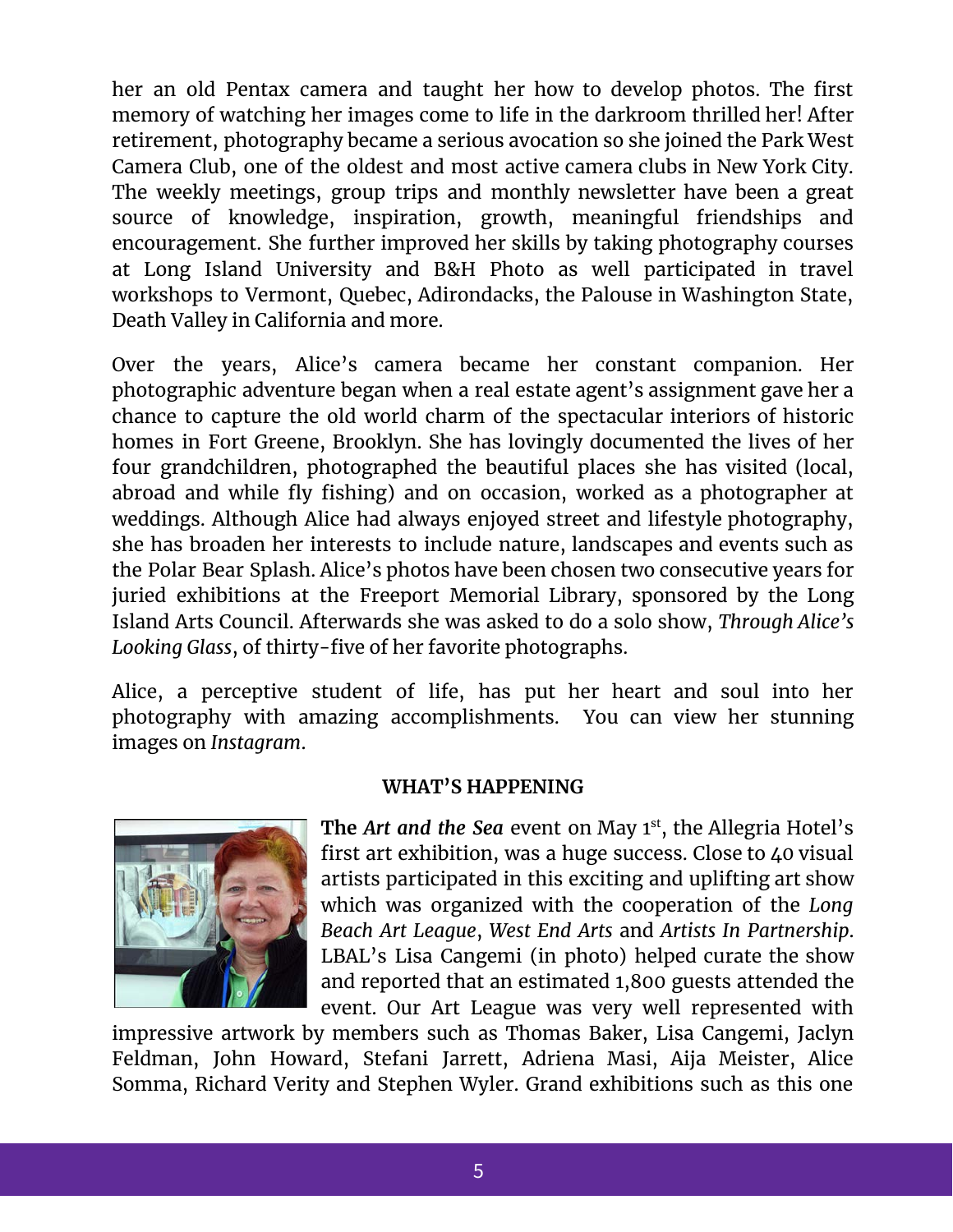would certainly establish Long Beach as an art community. A heartfelt thank you to the Allegria for providing a phenomenal venue for artists to showcase their work!

**Tri County Artists of Long Island** Presents a Membership Show at the Unitarian Universalist Congregation at 48 Shelter Rock Road in Manhasset on exhibit from May 1 to May 31 2022. Reception: Sun, May 15, 2022 from 1:00 to 3:00 PM. Long Beach Art League members whose art is on display: Lisa L. Cangemi *(President)*, Naomi Diracles,, Jaclyn Feldman, Shoshanah Findling, Kay Ray, Selma Stern and Richard Verity .

*Barcelona Painting Tour*. LBAL's Marc Josloff will be a featured instructor in this thrilling traveling artist vacation in Barcelona, Spain from September  $14^{th}$  –  $21^{st}$ . There will be creative Art Workshops with Marc teaching watercolor painting and *journaling* (sketching and watercolor) as well as providing assistance and artful guidance in photography. Marc's teaching partner will be Howard Rose who is a specialist in oils. In addition to getting four very special art experiences, the trip will include a cultural tour, plein air painting, food & wine tasting, group meals, a cooking class, relaxing by the hotel's rooftop pool and much more. For more information and booking, go to website [www.paintawaytours.com.](http://www.paintawaytours.com/) You may also email **beatrice**@paintawaytours.com or call (646) 809-4790.

*Impressionism: A World View* is an exhibition at the *Nassau County Museum of Art* located at One Museum Drive in Roslyn Harbor. This beautiful show of sun-filled landscapes and colorful portraits will be available until July 10, 2022. Impressionism, the most popular style of art worldwide, began in Paris by a group of painters which included Renoir, Degas, Cѐzanne and Pissarro, all of whom are represented in the exhibit. This show combines the artwork of important French originators with Impressionist inspired works from Asian, European and America from the 1800s to recent times. For museum hours, admission rates and detailed exhibit information, go t[o](http://www.nassaumuseum.org/) [www.nassaumuseu.m.org.](http://www.nassaumuseum.org/) *Long Beach Public Library* cardholders can obtain free tickets to the museum by going to [www.longbeachlibrary.org/museum-passes](http://www.longbeachlibrary.org/museum-passes) to get PRINT-ON-DEMAND passes or by calling the Reference Desk at 516-432-7201 for assistance.

*Please submit member news for WHAT'S HAPPENING to lindahaber@hotmail.com or [dinafine@aol.com](mailto:dinafine@aol.com).*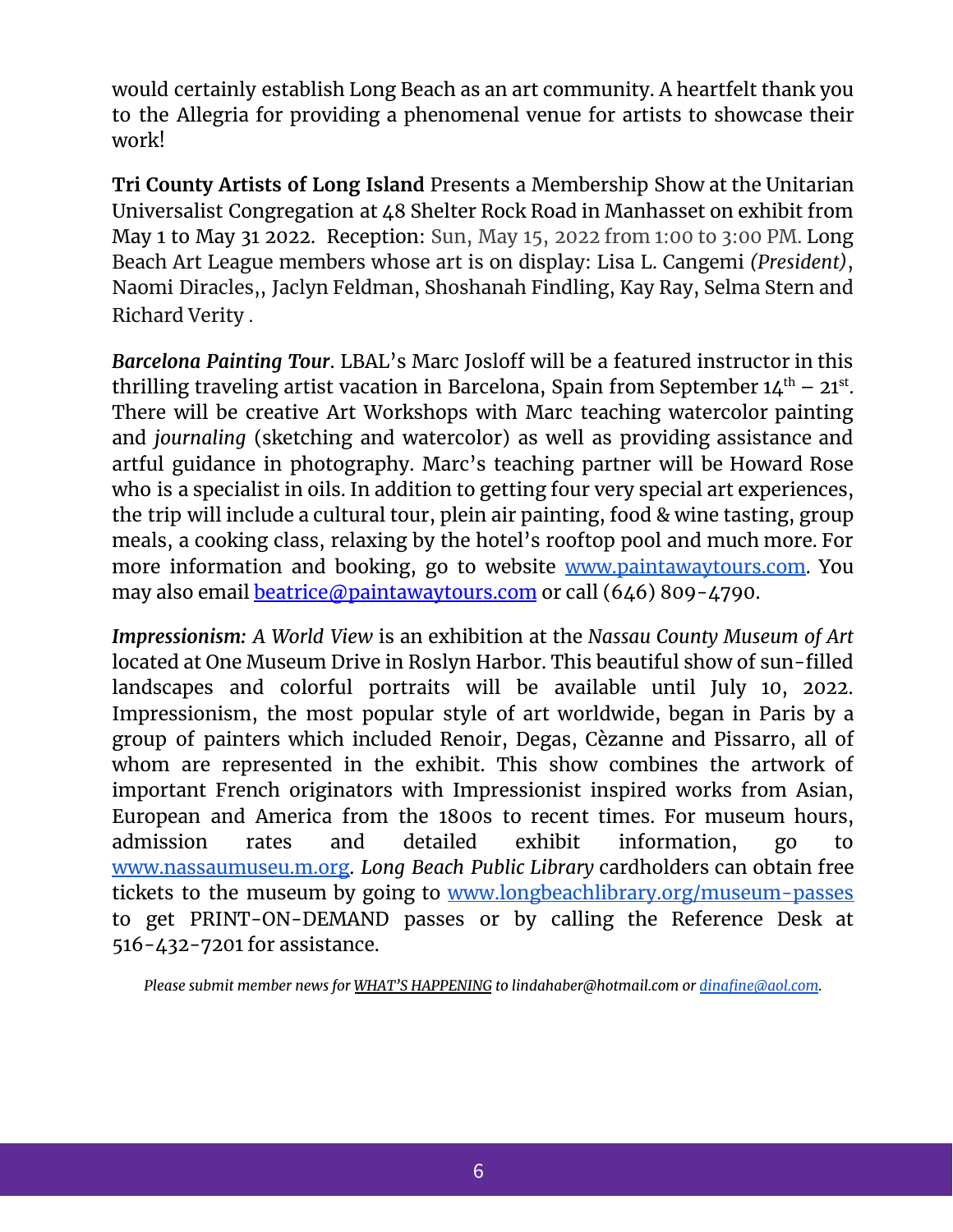#### **THIS AND THAT Members' Bulletin Board**

*Free Online Photography Classes.* B&H Photo Video offers creative-focused educational seminars and lectures at its Ninth Ave. store's event space, and they are available to the public free on YouTube. There is large selection of wonderful online photography classes led by photo veterans and industry specialists. An example of a program, which may be of interest to everyone, is titled *Visual Flow: Mastering the Art of Composition with Ian Plant* at **<https://www.youtube.com/watch?v=qxGwNVNrB64&t=943s>**. There are many interesting classes for the serious photographer too. Search for *B&H Photo Video* on YouTube (**[www.YouTube.com](http://www.youtube.com/)**) to gain access to quality learning sessions and have fun!

It is with great pleasure that we welcome visual artist **Marc Josloff** to our Art League. He is an award-winning artist and photographer who does painting and photography workshops and presentations. In addition, Marc has served as a judge in regional art exhibitions. You can view his impressive works on the website [www.josloffgalleries.com.](http://www.josloffgalleries.com)

We extend a hearty LBAL welcome to visual artist **Lisa Dawn Romano.** She is a professional photographer (portraits, event, sports, etc.) and artist (charcoal, pencil). Her business website address is [www.lisadawnphoto.com](http://www.lisadawnphoto.com/).

The *Long Beach Art League* welcomes new member **Steven Walker**.

Our very best wishes to the following LBAL members for a wonderful birthday in May/June: Nancy Beck, Lisa Cangemi, Jane Colgan, Linda Chong Haber, Maxine Landau, Joan Lazarus, Linda R. Levy, Kay Ray and Stephen Wyler. Please email the month and day of your birthday to Membership Chairperson Jaclyn Feldman at jaclynfeldman@me.com to receive a birthday ecard.

We wish a speedy recovery to Past President and long time member **Marilyn Kestin** who recently underwent hip surgery.

Growing our wonderful organization is of great importance. A membership application is available on the homepage of our website at is available on the homepage of our website at [www.longbeachartleague.com.](http://www.longbeachartleague.com/) Please share it with fellow artists. For more information about joining the Art League, please contact Membership Chairperson Jaclyn Feldman at jaclynfeldman@me.com.